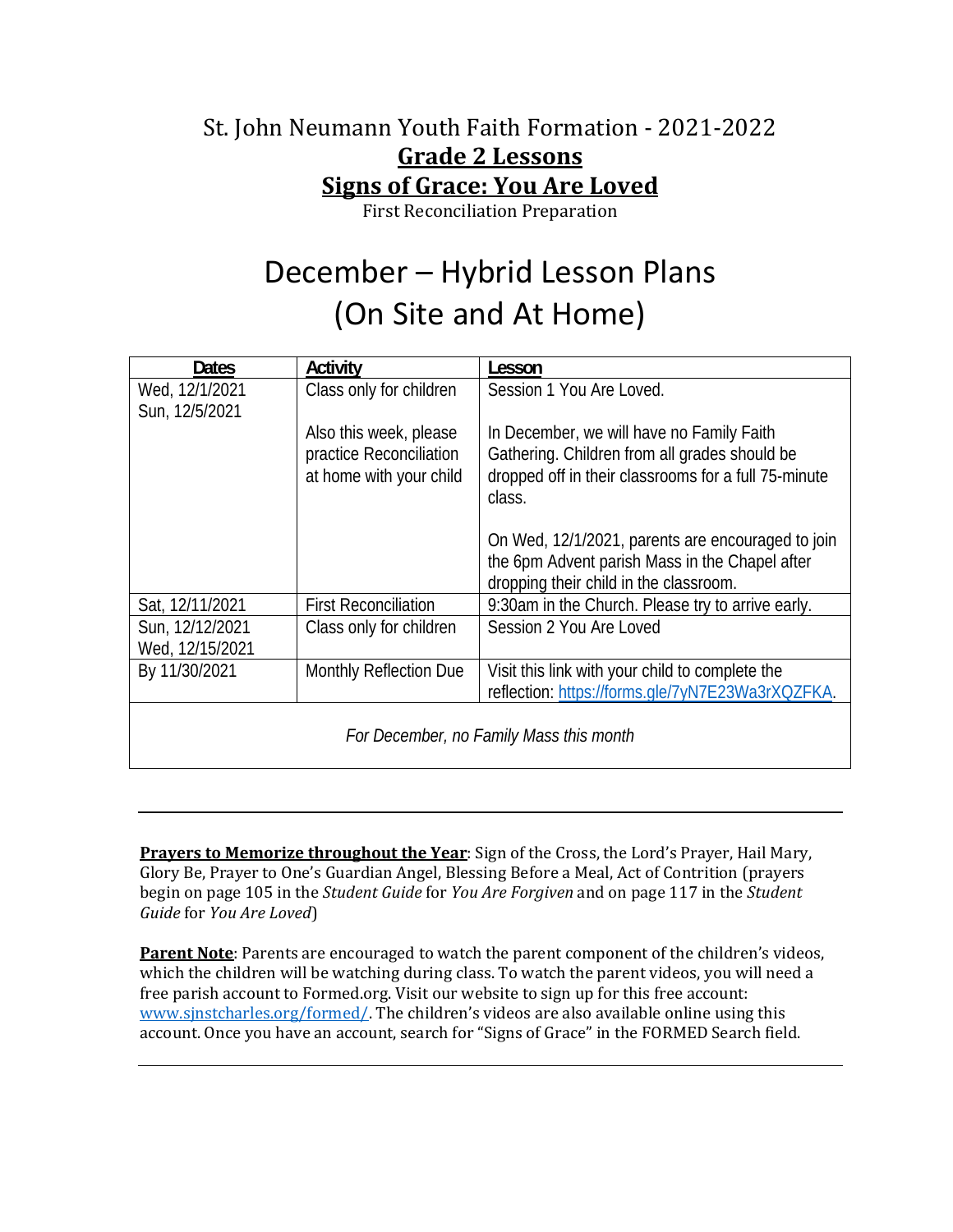### Session 1 Loved Details

#### **Session 1 Loved Key Ideas**:

- 1. God saves his people Israel by delivering them from slavery through the Passover event and by feeding them with manna in the desert.
- 2. Passover was an important sacrifice for the Jewish people, and God wanted them to remember this saving event every year.
- 3. Sacrifice is offering something to God in atonement for sin or in thanksgiving for God's great gifts. Jesus offered himself as a sacrifice so that our sins could be forgiven.
- 4. The most important way we offer sacrifice to God is by attending Mass where we can unite our lives to Jesus' sacrifice on the Cross.
- 5. Today, every Catholic church has a Tabernacle where the Eucharist is reserved for prayer and adoration outside of Mass. Jesus is truly present in the Tabernacle.



### **Catechists and Children, complete in class**:

- Parents will drop off and pick up children in the classrooms.
- **1. Share the key ideas** of **Session 1**: (45 min)
	- o Watch the *You Are Loved* Session 1 children's video.
	- o Complete Session 1 in *Student Guide*.
	- o Handout the St. Catherine of Siena saint cards.
- **2. Meaning of Advent** (10 min): Share the meaning of Advent. We will bring an iPad and TV to your classroom to show a short Advent video. In discussing the video, lead children through completing the supplied "Meaning of Advent" worksheet. Worksheet answers are at the end of this file. The video can be previewed at:

https://www.thereligionteacher.com/videos/advent/advent-meaning/.

- o Key ideas to communicate to the children:
	- The word "advent" in Latin means "coming."
	- There are four weeks in Advent.
	- Advent helps us get ready for when Jesus comes again.
	- We celebrate two comings of Jesus during Advent: the first coming of Jesus is at Christmas when the baby Jesus is born; and the second coming of Jesus will be Him coming back at the end of the world.
- o We will bring the iPad in at 9:45am on Sunday and 6:45pm on Wednesday.
- 3. **Advent Craft** (20 min): All classes will also be provided with directions and materials for each child to make Advent craft, based on grade. Directions are at the end of this file. All Grade 2 classes will also be provided with directions and materials for each child to make a paper plate Advent wreath. *If you do not have time to complete this craft, please send it home with directions with the children.*

**Practice Reconciliation**: While children are completing their Advent craft, take turns practicing Reconciliation with the children. We will provide copies of the handout that was distributed at the First Reconciliation Parent-Child retreat. Children can take turns being the priest and the penitent.

**For Sending Home**: The children will be given a printed four-color Advent calendar (one per family – note: this is being sent home via the youngest child in the family). Also please be sure to send home the Session 1 pages and stickers from the children's *Student Activity Books*. We will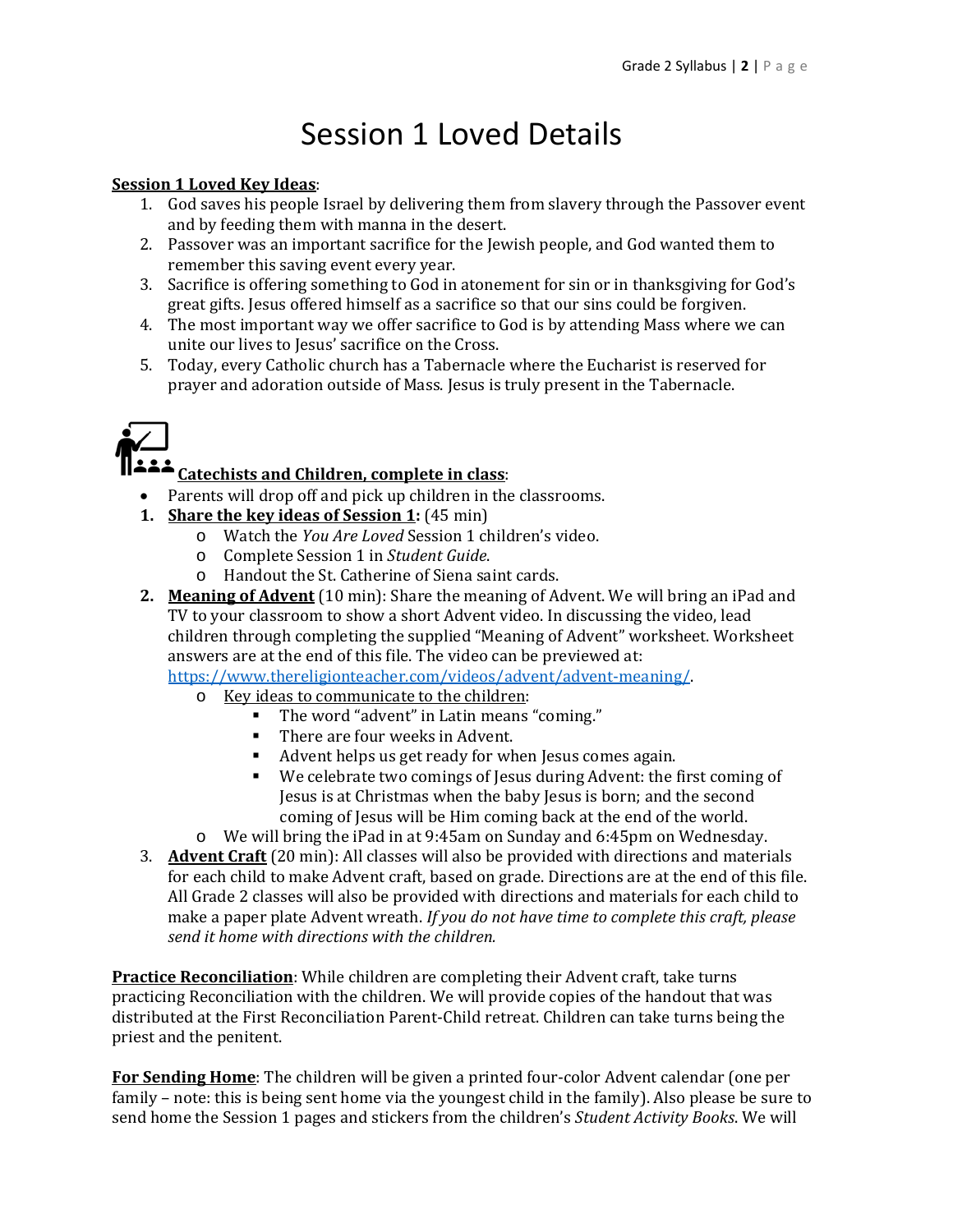provide folders for you to send home this first time to house the *Activity Book* pages. These folders can stay at home for families to store their *Activity Book* pages.

#### **Classroom Handouts for 12/1/2021 and 12/5/2021**:

- St. Catherine of Siena saint cards.
- *You are Loved* children's DVD (keep this in your classroom for the rest of the year)
- Meaning of Advent worksheet (one per child)
- Advent calendars for the youngest children in each family (these will be in your in-box identified by family name).
- *Activity Book* Pages Folders
- Advent paper plate wreath directions and supplies
- First Reconciliation Retreat practice handout (one per child)

#### **Parents and Children, complete at home**:

- Complete "God Leads His People out of Slavery in Egypt" story in the *Book of Bible Stories*, pages 216-221.
- Complete the Family Take-Home Pages for Session 1 Loved in the *Student Activity Book*.
- Parents, please watch the Episode 1 Presence parent video on Formed.org at: https://watch.formed.org/presence/season:1/videos/god-is-with-us. (See parent note above regarding a free parish account to Formed.org).
- You can also rewatch with your child the Session 1 Loved children video on Formed.org at: https://watch.formed.org/you-are-loved-1/videos/you-are-loved-ep-1-1.
- *We also sent home a four‐color printed Advent calendar, one per family, and the children made an Advent wreath. Please be sure to add the flames to the craft wreath for additional weeks of Advent!*

### Session 2 Loved Details

#### **Session 2 Loved Key Ideas**:

- 1. The miracle of changing water into wine at the wedding at Cana shows that Jesus is Son of God and points forward to the Eucharist.
- 2. At the Last Supper, Jesus institutes the Sacrament of the Eucharist.
- 3. Jesus tells the Apostles to celebrate the Eucharist in memory of him. It is continued in the Church today in the Mass.
- 4. Real Presence means that the entire Person of the risen Jesus Christ is really present in the Eucharist – Body, Blood, Soul, and Divinity
- 5. When the priest says the Words of Consecration, "This is my Body," and "This is the chalice of my Blood," the bread and wine are changed into the Body and Blood of Christ.
- 6. Transubstantiation means that the bread and wine really change into Jesus' Body and Blood.
- 7. Just as the Passover was one of the most important feasts in the Old Covenant, the Eucharist is the source and summit of our lives as Catholics in the New Covenant.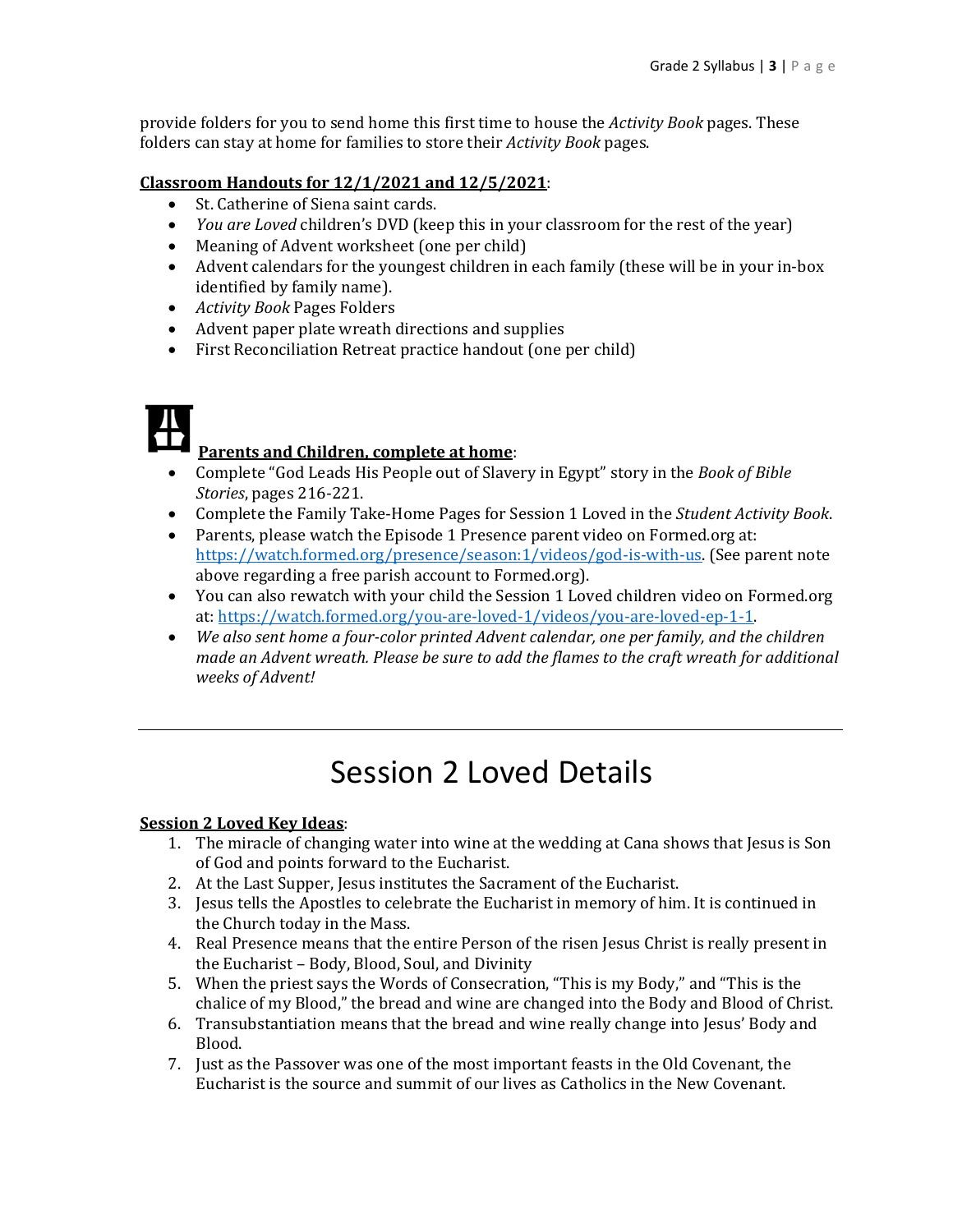

### **Catechists and Children, complete in class**:

- Parents will drop off and pick up children in the classrooms.
- **Share key ideas of Session 2**:
	- o Watch the *You Are Loved* Session 2 children's video.
	- o Complete Session 2 in *Student Guide*.
	- o Handout the St. Clare of Assisi saint cards.
- **Share First Reconciliation Memories**:
	- o Allow the children time to talk about the morning of First Reconciliation. Where did they experience God present in the sacrament?
- Be sure to send home the Session 2 pages and stickers from the children's *Student Activity Books*.

#### **Classroom Handouts for 12/12/2021 and 12/15/2021**:

• St. Clare of Assisi saint cards.



### **Parents and Children, complete at home**:

- Complete "Jesus Shares a Last Supper with the Twelve" story in the *Book of Bible Stories*, pages 186-189.
- Complete the Family Take-Home Pages for Session 2 Loved in the *Student Activity Book*.
- Parents, please watch the Session 2 Presence parent video on Formed.org at: https://watch.formed.org/presence/season:1/videos/the-story-of-the-eucharist.
- Parents you can rewatch with your children the Session 2 Loved children video on Formed.org at https://watch.formed.org/you-are-loved-1/videos/you-are-loved-ep-2.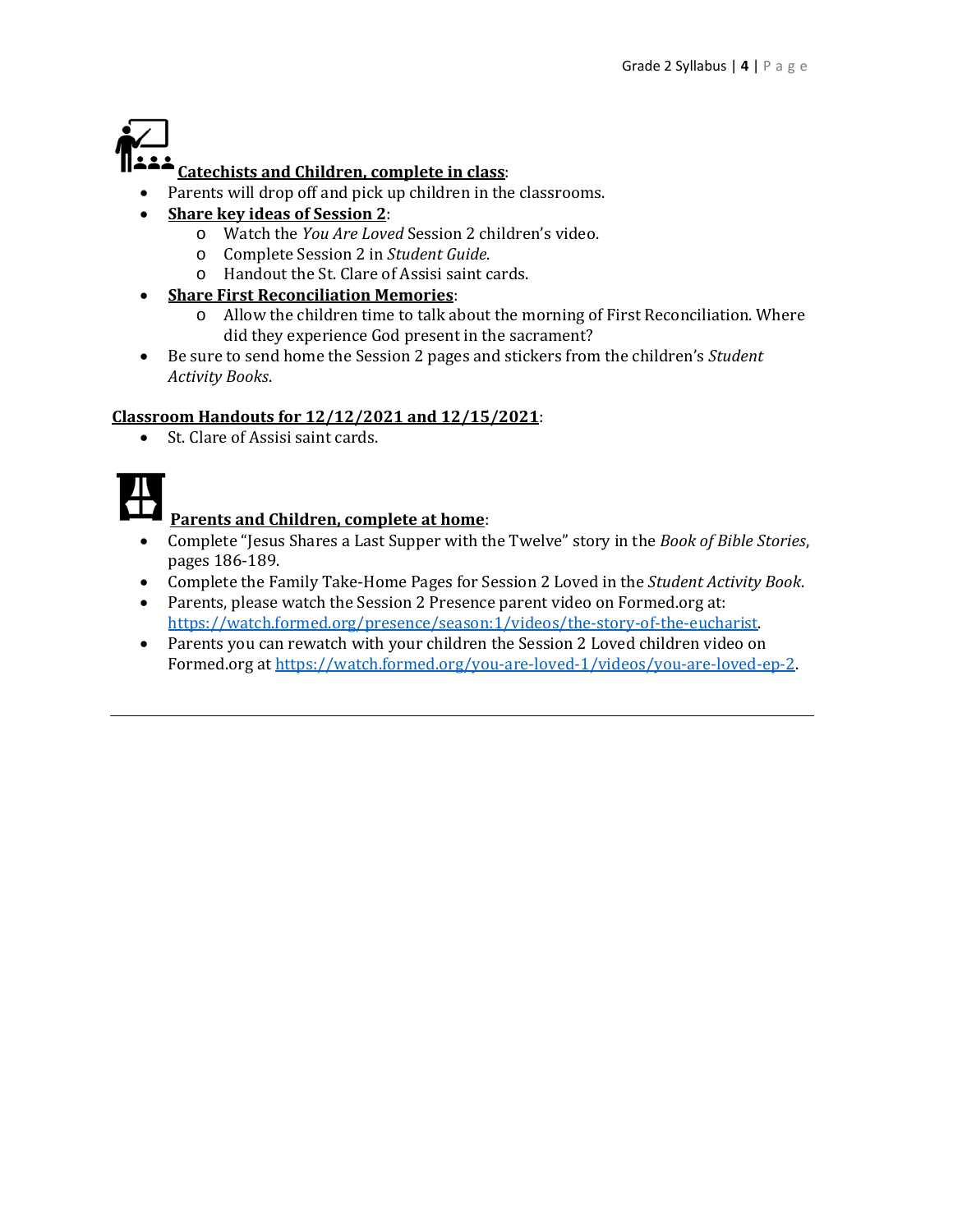## "Meaning of Advent" Worksheet Answers for Catechists of Onsite Classes on 12/1 and 12/5